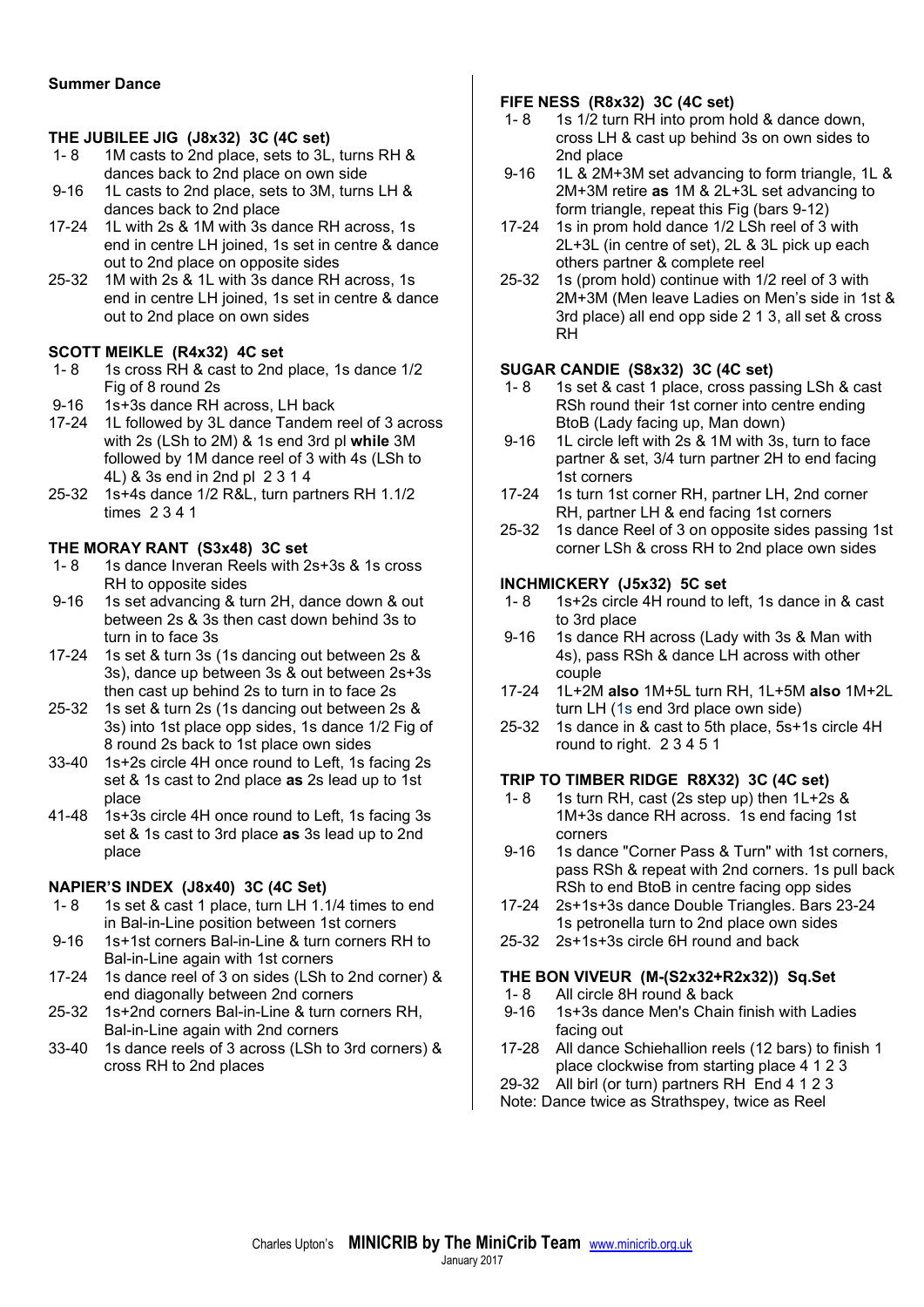## THE CRANBERRY TART (J8x32) 3C (4C set)

- 1- 8 1M sets & casts 1 place, sets & petronella turns between 3s facing up while 1L stands for 2 bars then sets, casts 1 place & sets
- 9-16 1M sets in line with 3s & all 3 Adv+Ret then 1M advances to partner while 1L petronella turns between 2s & sets in line with 2s then all 3 Adv+Ret
- 17-24 1L followed by partner dances reel of 3 across with 2s (RSh to 2L) to end in 2nd place own sides
- 25-32 1s dance RSh reels of 3 on sides giving RSh to 3s

# INTERVAL

### JOIE DE VIVRE (J8x32) 3C (4C set)

- 1- 8 1s set, cast 1 place, 1s dance down between 3s & cast back to 2nd place on own sides
- 9-16 2s+1s+3s turn RH & chase 1/2 way round clockwise
- 17-24 3s+1s+2s dance DoSiDo, set & 1/2 turn partners RH for Allemande
- 25-32 3s+1s+2s dance Allemande

## THE JUBILEE REEL 2 (R8x32) 3C (4C set)

- 1- 8 1s set, cross down below 2s, cast down round 3s & dance up to 2nd places
- 9-16 1s dance reels of 3 on sides with each top couple crossing down to end (2) 1 (3)
- 17-24 2s+1s dance 1/2 double Fig of 8 (1s cast up to start), 1s+3s dance 1/2 double Fig of 8 (1s casting)
- 25-32 2s+1s+3s circle 6H round & back

### THE BELLE OF BON ACCORD (S4x32) 4C set

- 1- 8 1L & 3L cross down 1 pl & cast up on opp side into centre as 1M & 3M dance across & cast down into centre, 1s+2s & 3s+4s dance RH across
- 9-16 1s & 3s dance reel of 4 up & down centre of dance
- 17-24 1s & 3s 3/4 turn RH to face up while 2s & 4s dance up on sides & turn in to face down & all set, all circle 4H round to left & end on sides
- 25-32 1s & 3s lead up between 2s/4s crossing over & cast down 1 place, 1s & 3s turn 2H & 1s dance down to 4th place as 3s cast up on own sides to 2nd pl

### THE DANCING MASTER (J96) Sq.Set

- 1- 8 1s & 3s set & pivot to right & dance round 1/4 cl'wise inside set (L follows M) & face in, 1s+3s change places with other partner RH & dance clockwise back to partners place (M follows L)
- 9-16 1s & 3s dance RH across with corner 2L/4L, 1s & 3s dance across & LH across with other corner 4M/2M to end in pl facing cl'wise (M behind L)
- 17-24 1s also 3s dance Tandem reels of 3 with corners, 1s & 3s ending in prom hold facing out
- 25-32 1s & 3s dance clockwise 1/2 way round outside of set & dance in back to original places (pass RSh) while 2s & 4s (prom hold) Adv+Ret
- 33-64 2s & 4s repeat above Figs from beginning (bars 1-32)
- 65-72 All set to partners & change place RH, Ladies dance 3/4 RH across while Men cast 1 place clockwise to meet opposite Lady
- 73-80 All repeat this Fig (bars 65-72) to end with own partners (opposite to where they started)
- 81-88 All dance 1/2 Schiehallion Reel (2 places) back to original places
- 89-96 All circle 8H round & back

## STAIRCASE IN STYRIA (R5x40) 5C set

- 1-8 1s+2M also 3s+4M dance RH across, 1s+2L also 3s+4L dance LH across
- 9-16 1s+4M also 3s+5M dance RH across, 1s+4L also 3s+5L dance LH across & 1L also 3L end facing out Ladies side with partners behind them
- 17-24 1s & 3s dance out Ladies' side & cast up 1 place, cross to Mens side & cast up to original place Ladies looping round by the right
- 25-32 1s cross & cast 1 place, 1s followed by 3s dance up & cast (1s to 3rd place, 3s to 2nd place)
- 33-40 1s cross & cast 1 place, 1s followed by 5s dance up & cast (1s to 5th place, 5s to 4th place). 2 3 4 5 1
	- NB No stepping up or down until bar 27

# ALBATROSSES & SHEARWATERS (S3x32) 3C set

- 1- 8 1s+2s+3s circle 6H round & back
- 9-16 2s dance up 1 place, cast & dance down between 3s & cast to face 1st corners
- 17-24 2s dance Pass+Turn with 1st corners & pass RSh to face 2nd corners, Pass+Turn with 2nd corners
- 25-32 1s+2s+3s dance the Knot with 3s+2s dancing 1/2 LH across to end 2 3 1

# THE LUCKENBOOTH BROOCH (J8x32) 3C (4C set)

- 1- 8 1s in prom hold (Lady on Man's left) dance reel of 3 with 2s (RSh to 2M) & end facing 3M
- 9-16 1s dance reel with 3s (RSh to 3M) ending with 1s dancing across to Men's side
- 17-24 1M casts up & 1L dn into centre & dance out Ladies side, 1M cast up & 1L dn to end 1M b'tw'n 2s facing dn & 1L+3s face up as 2s+3s dance R&L
- 25-32 2s+1s+3s set twice, 1s turn RH 1.3/4 times to 2nd places